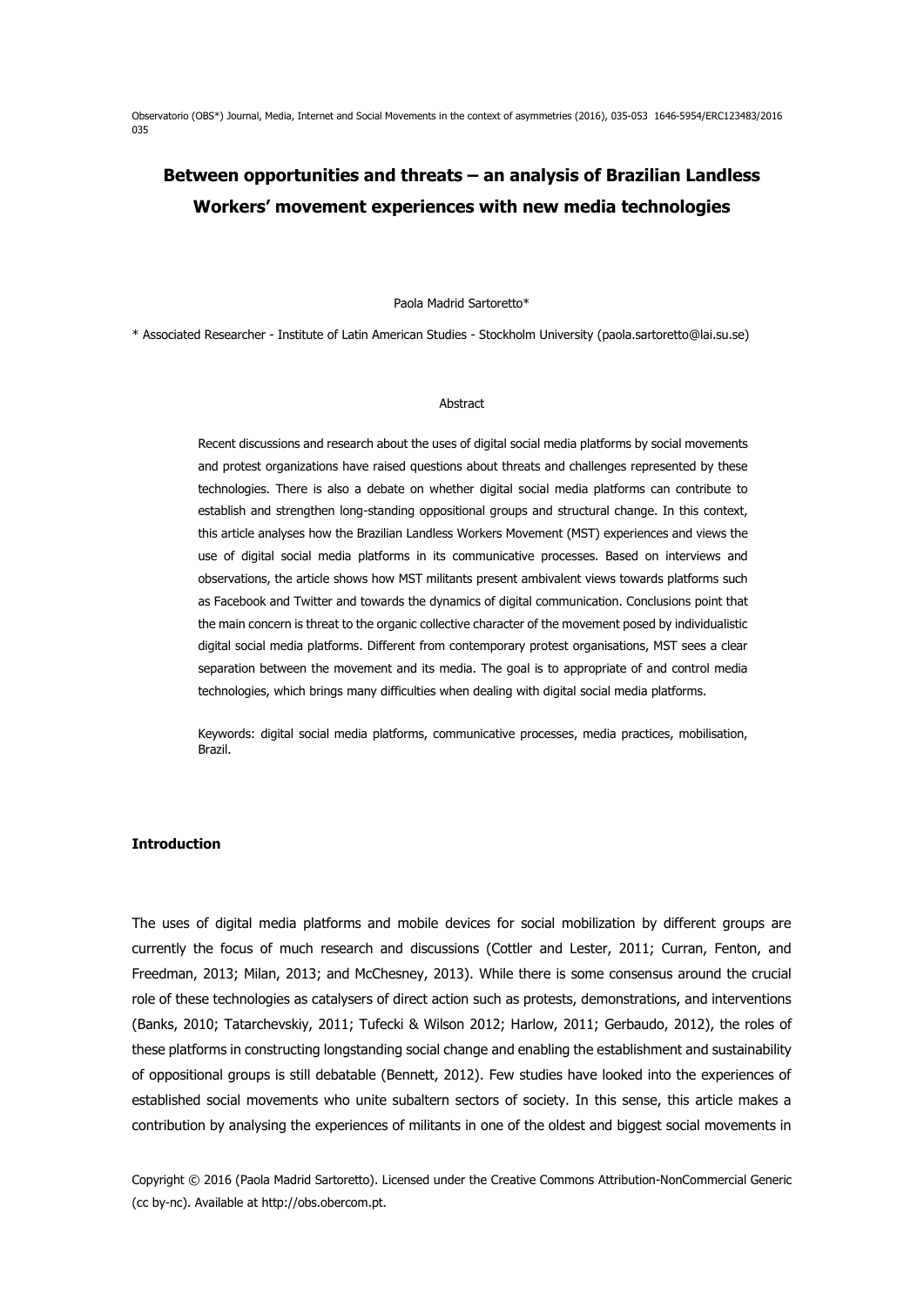1

Latin America. The article opens up the discussion about how social movement militants weight up risks and opportunities brought by new media technologies.

The aim is to problematize and broaden two common views about the social movements relations to media technologies: 1) that thanks to social media platforms such as Facebook and Twitter and to the internet in general social movements can participate in the public debate about issues that affect them, and 2) that media technologies play a structural role in mobilization processes. The discussion departs from the example of the Brazilian Landless Workers Movement (Movimento Sem-Terra) and from the analysis of how an established social movement organisation that is formed by a vulnerable and exploited segment of society views and experiences the use of new media technologies. MST is the biggest social movement in Latin America, with around 1,5 million members spread around virtually the whole Brazilian territory. The organisation was founded in 1984 by a group of rural workers and has since then directed its actions towards agrarian reform and the defence of rural worker's rights in Brazil.

Since its formation, MST has had a strong focus on establishing and strengthening communication channels among militants and with society at large. Because it has always had a conflicting relation with established media outlets in Brazil and due to its endurance as an insurgent organization, MST is a unique case that can open up the scholarly discussion about the interplay between social movements and media. The experiences of MST militants add a different angle to the discussion, as the movement has been active for thirty years and has used and array of media technologies in its actions. Furthermore, experiences of others than educated middle-classes have been almost absent<sup>1</sup> from the discussion on the relation between media, social mobilization, and participation in the public debate.

The article is based on fieldwork and interviews with militants in the communication sector of the movement carried out between 2013 and 2014, described in the next section, which also gives an outline of communication processes and practices in the MST. The following two sections map out scholarly discussions and research about social movements and media and about the problems faced by social movements and other insurgent organisations when enacting and establishing communication processes. The next three sections before the final discussion analyse the case of MST from the perspective of the experiences and views of militants about media practices as a whole and new media technologies in particular.

#### **Communication in the MST – empirical object, methodological approach, and material**

The MST, Movimento dos Trabalhadores sem Terra in Portuguese was officially founded in 1984, when rural workers' unions and organizations in the whole Brazil united under a single movement. Rural workers had been gathering and forming groups to work on their rights to land since the 1970s, but because of the military dictatorship that ruled Brazil it was not possible for them to work as a movement in the open. The MST started then acting by occupying land that is not fulfilling its function according to Brazilian law and can therefore be expropriated. Usually, a group of families is formed to occupy and produce on the land and subsequently fight for expropriation in the courts, which grant the families the right to the land they have

 $1$  Communication and use of technologies among marginal groups in the global South are profusely discussed in the area of development communication. However, in such discussions the marginalized groups are often seen as the beneficiaries of projects and not as autonomous subjects.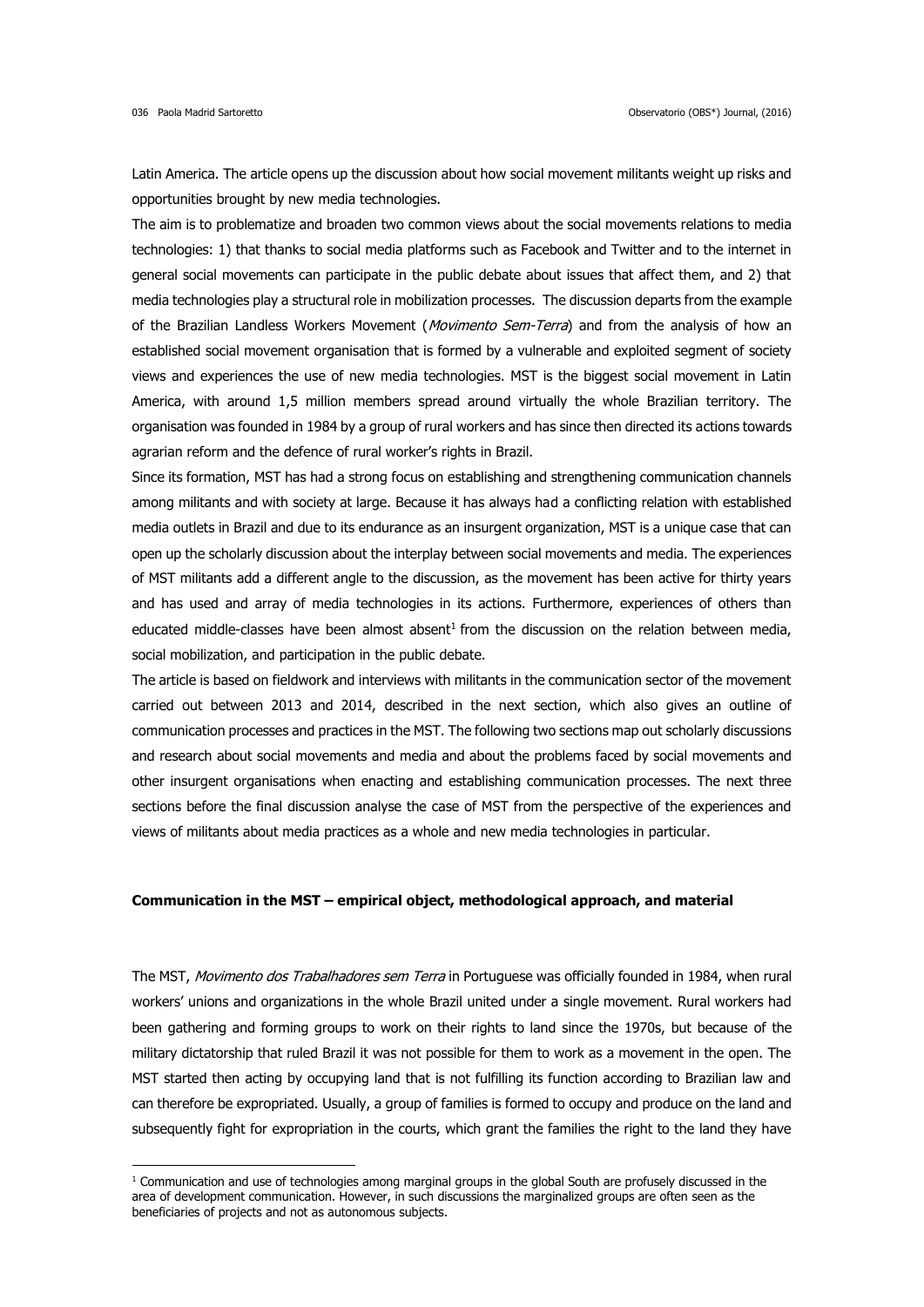occupied. The occupation becomes then an MST settlement. Throughout the 1990s the number of occupations increased and today there are around 350 thousand families (about 1,5 million individual) living in MST occupations and settlements.

Since its foundation the movement has prioritized communication and designated people or groups to be in charge of communicative processes. Communication is seen as a process of information and formation. It is closely connected to education in the sense that the media produced by the movement have an educative goal and in the sense that militants should be able to have a critical outlook to media messages. The movement produced its own media since the early years, it started with the newspaper Jornal sem Terra, which is still published, continued with the establishment of settlement radios, video-production, and more recently production for digital platforms, a website and social media profiles. To meet the demand for professional communicators, the movement organized secondary level courses and recently a degree in Journalism offered in partnership with a state university in Brazil. MST's communication sector consists of press-offices in São Paulo and Brasilia staffed by professional journalists who work in tandem with communicators, radio presenters, video-producers, and other journalists at the local level. The communication sector is in charge of devising communication strategies, managing media relations, and producing content. One of the biggest challenges is to produce and circulate "counter-information", or to counter-balance mainstream media reporting.

The analysis in this article is based on a corpus of 22 interviews with MST militants who are active in the movement within the area of communication in various forms (radio communicators, press-officers at national and regional levels and video-educators) and on observations of the activities at MST press-offices in São Paulo and Brasília, at a settlement radio in the state of São Paulo, one MST school in the state of Rio Grande do Sul, and during the MST's sixth national congress in Brasília. The fieldwork and interviews are part of a doctoral dissertation project that looked into MST's communicative processes. The interviews are from 36 to 120 minutes long and were carried out during two fieldtrips to Brazil in July-September 2013 and February-March 2014. I have met with informants at their workplaces and homes, and also at the congress venue during MST's national congress in Brasília.

All the interviews were transcribed and coded according to themes related to the dissertation's research questions. As the interviews were carried out in Portuguese, relevant parts have been translated to English in order to be used in articles, presentations and the final dissertation. Each one of the themes was then refined in order to find overarching patterns and rationales. The informants signed an agreement of informed consent that explained how the interviews would be used (in the doctoral dissertation and articles). The agreement also stated that I would not use real names if the informant wished so, all informants authorized the use of their names. They also had access to the interview transcripts for comments and corrections – only two informants responded to the emails correcting mostly factual data from the interviews.

#### **Social movements and the struggle to communicate**

Scholarly enquiry and research addressing the relationship between social movements and media is usually based on the premise that social movements (as well as other kinds of marginal and insurgent social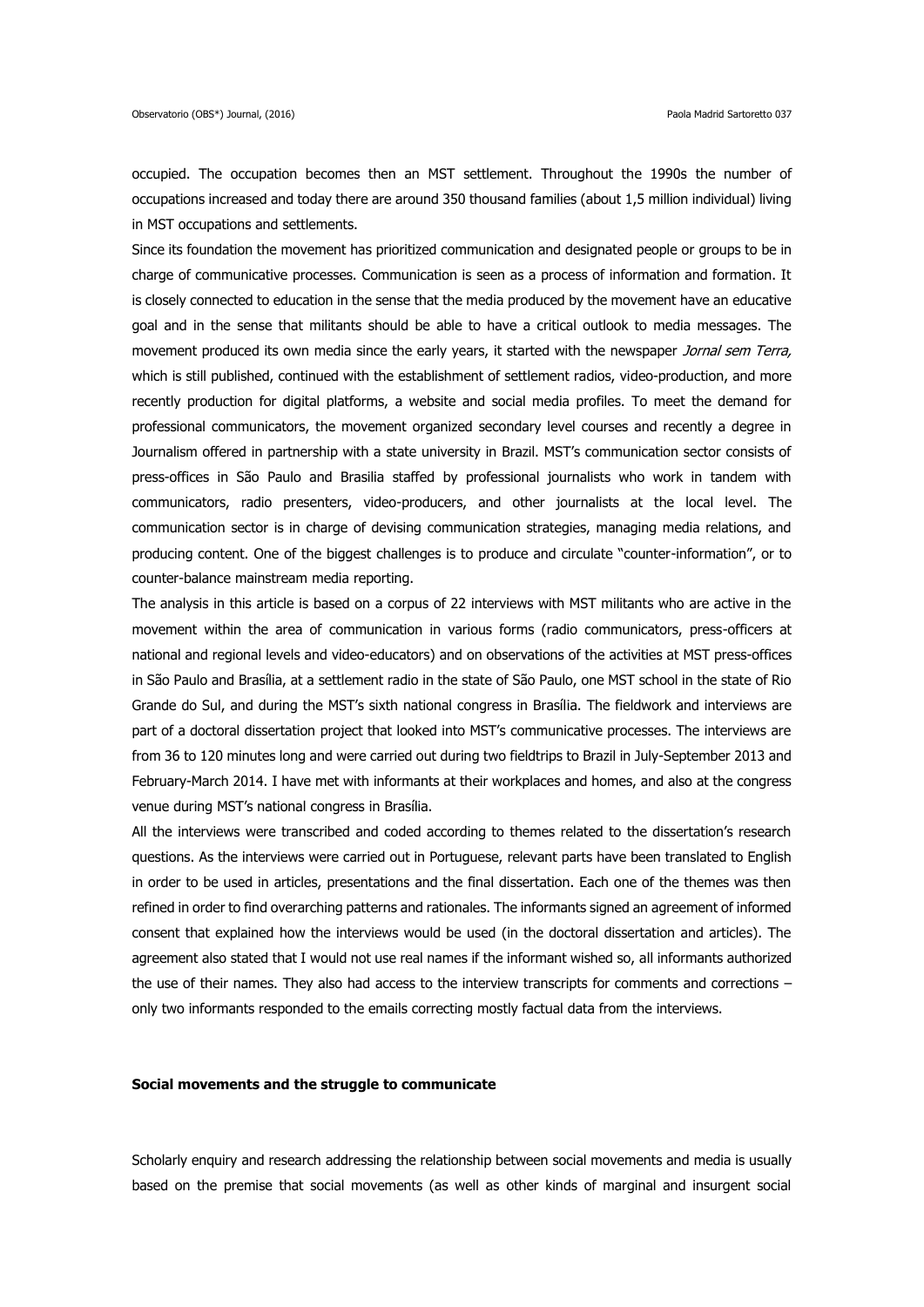formations) occupy a fringe position in the public space. At this marginal position, social movements will have to deploy different strategies and varying amounts of effort in order to raise public awareness about their demands. In Euro-American research traditions, there is a tendency to utilise the idea of the public sphere (Habermas, 1962/1991) as a normative horizon towards which social movements' communication is directed.

Research that addresses social movements' efforts in order to engage in public discourse with other social actors and sectors usually places social movements in the categories of weak publics (Habermas, 1991; Fraser, 2007) or challengers (Wolfsfeld, 2004). This area of enquiry analyses social movements' ability to move beyond processes of identity construction and internal cohesion building - enabled in part by communicative processes - and engage in a dialogue with other sectors of society. In these terms, access to common arenas where social movements can communicate with other sectors of society is of crucial importance for the advancement of social projects and socio-political demands. Such arenas, where conflicting worldviews can be confronted, are becoming less prominent, however, as Gitlin noted in 2002, at the dawn of deregulation processes and the introduction of satellite and multichannel television. Since then, others have discussed this fragmentation (see, for example, Deane, 2005) and the possibilities and hindrances for the formation of new arenas. Deane (2005 and 2007) has warned about the fragmentation of the public sphere brought about by the multiplication of possibilities for producing and distributing content. He questions whether the circulation of information can be characterised as communication, a concern shared by Waisbord (2005, p. 88), who argues that:

it is dangerous to fall into a romantic position that sees grassroots media as the only spaces where citizens can voice opinions, get information, and redress social conditions, while ignoring the fact that large-scale media institutions are of tremendous importance in people's everyday lives.

Curran, Fenton, and Freedman (2012) question the idea of an inherent democratic ethos in online communication. They argue that power is 'the starting point for understanding all social change and political upheaval, even within social movements'. Power relations, according to the authors, are 'not only an argument for political economic interrogation' but also 'a plea for a consideration of the social dimensions of political life and citizenship – what brings people together and why they seek solidarity' (2012, pp. 156- 7).

In Latin America, specifically in Brazil, the discontentment of certain groups with the character of the dominant media institutions, particularly with their failure in configuring the symbolic arena of a national public sphere, has led to sharp criticism from organised social movements. Since the 1980s, an empirical and theoretical body of work on communicative aspects of popular mobilisation has been formed in Latin America. Peruzzo (1982 and 2007), for example, has studied for many years the role of public relations in different social movements. The author uses the term 'popular public relations' to describe activities that have as aims 'awareness raising, mobilisation, organisation and cohesion in the internal level of social movements' (2007). She also recognises the importance of strengthening ties and gaining support from wider society and from the government through mass communication vehicles (newspapers and TV in this case). This is a view of communication within oppositional, insurgent, or subaltern social movements as a system of strategies and techniques that are employed in an organised process. As an example of this way of looking at popular communication, Henriques (2004, p. 12) observes that mobilisation is constituted by the strategic formulation of communication actions capable of sustaining both public legitimacy and the trust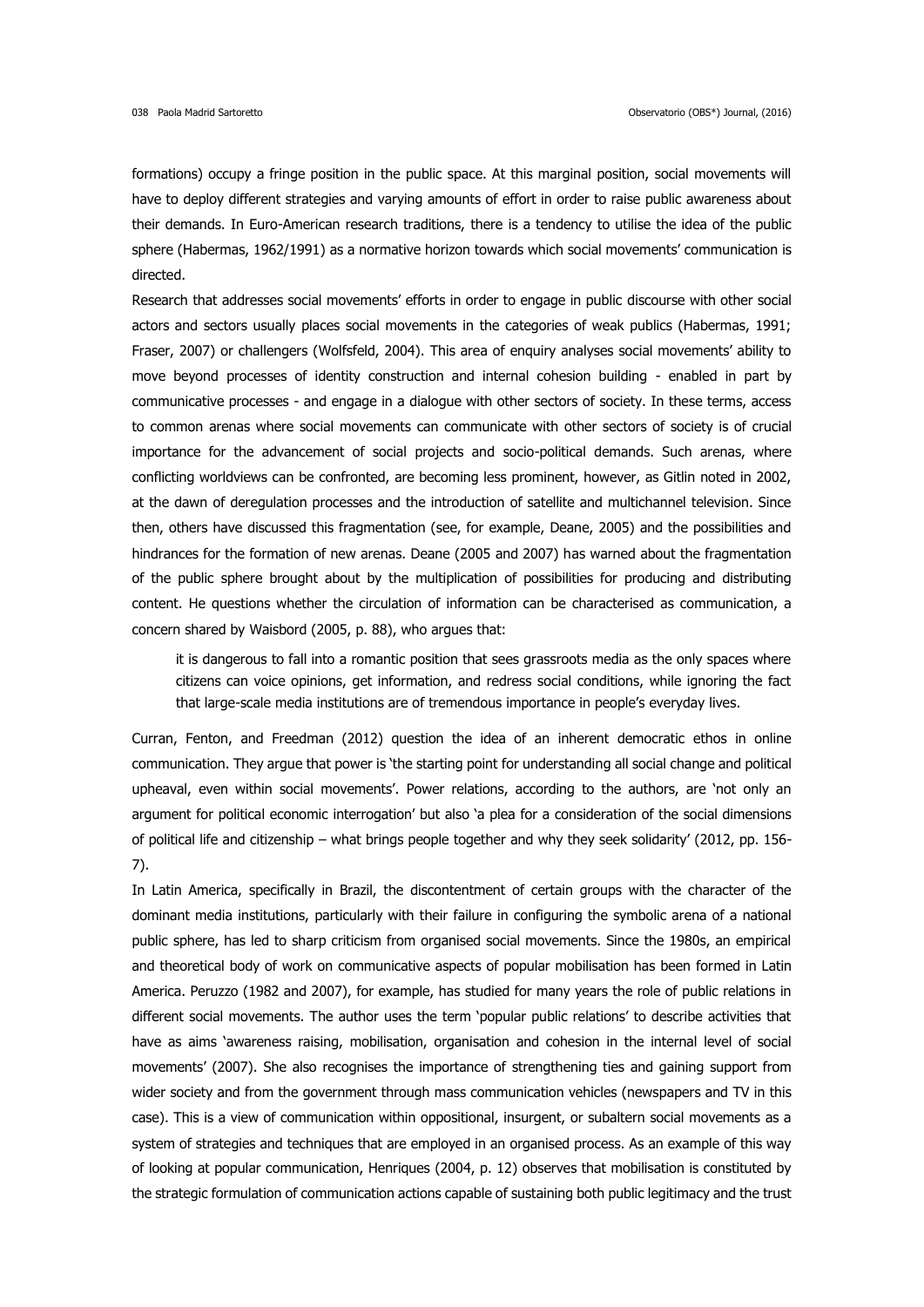that maintains cooperation. Further, the author stresses that the success of mobilising strategies relies on the capacity to continuously feed the public debate and strengthen the sense of belonging and identification among mobilised subjects.

In Brazil, as noted by Matos (2012, p. 105), there are segments of society that are excluded from the public debate that takes place in mainstream media. As a result of this structural exclusion, some trends can be observed in various sectors of Brazilian civil society. First, there is the spread of community media initiatives documented by Peruzzo (2007) and Henriques (2004), among others. Second, there is increasing pressure for investments in strengthening the incipient public service media (Matos, p. 2012). In sum, the debate on media and democracy in Brazil gravitates around the possibilities and challenges for the creation of a media landscape that can serve 'the multiple publics and their needs, political interests and diverse cultural identities' (Matos, 2012, p. 145).

A recurrent discussion in the literature about communication among marginal groups in general and social movements in particular is the contention between these actors and other more established actors, such as political parties, the state and its organizations, and not least the media. There is somewhat of a consensus on the asymmetric way in which the power to communicate is distributed. This asymmetry can be of material resources and knowledge, but also symbolic, which happens when media is controlled by groups that are antagonists to social movements and difficult or control their access to media outlets.

#### **Social movements and digital media**

The interplay between activist practices and new technologies has been a constant object of study in recent years. Many attempts have been, and are still being, made to describe and discuss the ways in which media technologies modify or enable practices of activism (Wojcieszak and Smith (2014, Gustafsson 2012, Tatarchevskiy 2011, Banks 2010, Tufecki & Wilson 2012, and Harlow 2011). These studies highlight the ephemeral character of digitally enabled activism, in which mobilisation is effectively organised with the help of technology without questioning the sustainability of these formations. These types of social movements can also be connected to the character of contemporary mobilisation, which revolves around 'personal lifestyle values' (Bennet, 2012). While there have recently been much research about protest movements, longstanding social movements with clear visions for social change whose actions goes beyond episodic protest and demonstration are less prominent in research agendas.

Beyond the description and mapping out of media practices it is necessary to discuss the possibilities offered by the Internet for opposition groups. In this respect, Kahn & Kellner (2004, p. 93) conclude that:

online activist subcultures have materialized as a vital new space of politics and culture in which a wide diversity of individuals and groups have used emergent technologies in order to help to produce new social relations and forms of political possibility.

Bennett (2003) notes that the changes brought by digital communications to activism and protest go far beyond reducing the costs of communication or 'transcending geographical and temporal barriers'. What digital communications offer, he argues, is the possibility for the formation of networks that enable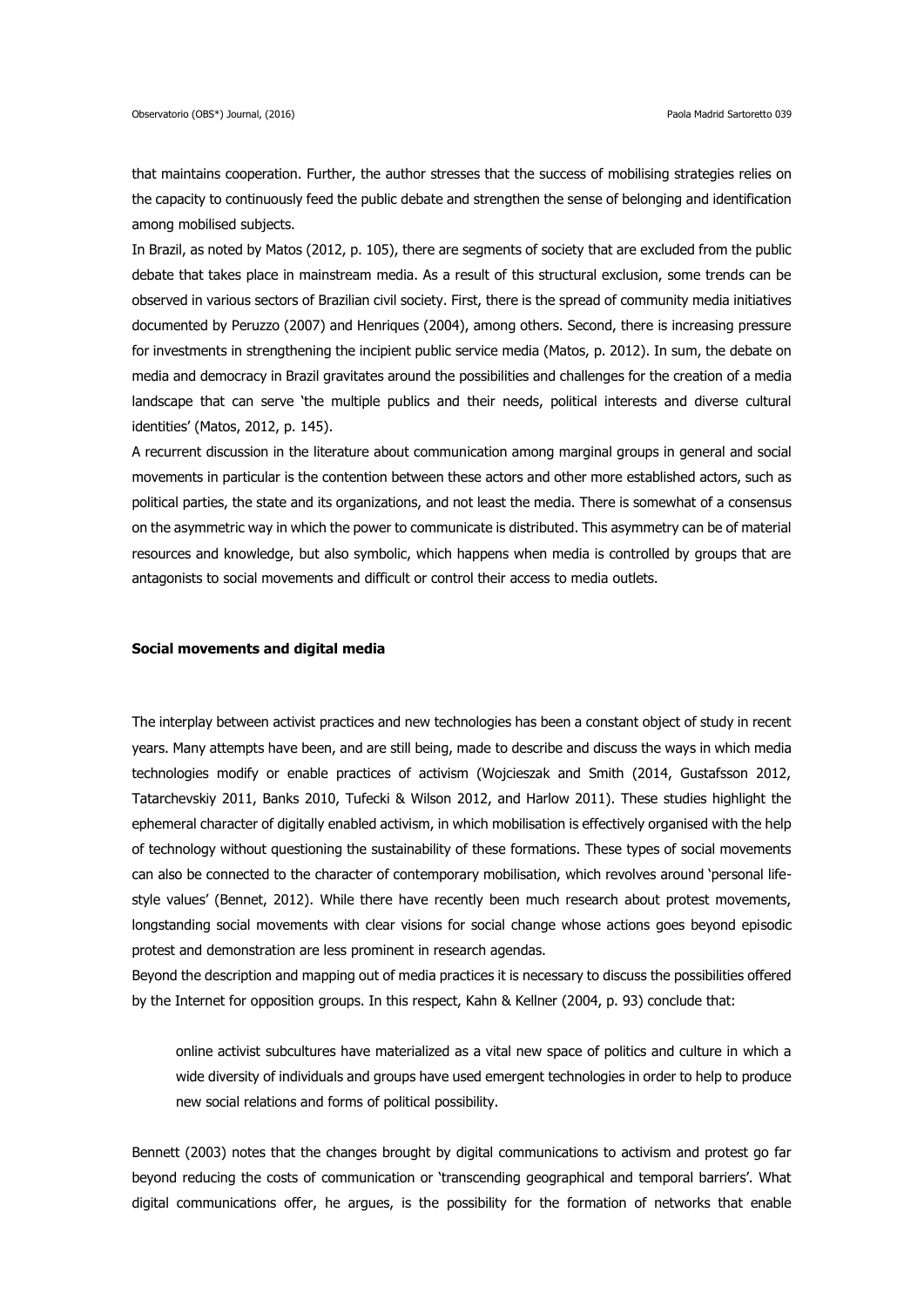permanent campaigning. This argument begs a analysis based on the daily experiences of militants that looks closely at does this *possibility* materialize in practices and processes, how *permanent campaigning* happens empirically, and lastly, whether there are any threats in using digital communications.

It has become common to associate protest, demonstration, and social mobilisation with new information and communication technologies. The amplifying and organising properties of today's media platforms have contributed to the widespread reach of localised insurgencies and protests in recent years. Consequently, the attention and importance attributed to these events by scholars have been, at times, overblown.

Social movements have being using different media to communicate for a long time, actively seeking ways to produce and distribute self-generated content as an alternative to official and hegemonic accounts of their activities. In consequence, new forms of production and distribution of content will reorganise both the way movement members and the mainstream media of the day relate to each other and the way movements as a social formation communicate with other spheres in society. In 1980, Todd Gitlin wrote that ' people as producers of meaning have no voice in what the media make of what they say or do or in the context within which the media frame their activity' [emphasis added]. He suggested that professionals within media institutions held the power to attribute meaning (or frame) social movements' activities and actions; they controlled the field of news production and dominated its habitus (news routines, values, and organisational culture). Activists then 'learn how to turn the tables by getting strategically arrested' (ibid., pp. 42-43). Christa Berger's (1996) analysis of the interplay between the MST and the regional newspaper Zero Hora resonates with Gitlin's assessment of the relationship between journalists and activists, as she concludes that both compete in the field of discourse, struggling to define words that carry with them symbolic or material capital. Both authors share the view that, conflicts and struggles aside, mainstream media, represented by the institutions they have studied, had the primacy in interpreting and framing the social movement.

The power imbalance between mainstream media and social movements is being revived in light of the development of new forms of media that could potentially redistribute interpreting and framing privileges and reorganise power relations. According to Atton (2002), community and alternative media emerge then as counter-forces to the hegemonic power of mainstream media. However, the extent to which such initiatives represent a significant platform for dialogue with other spheres in society and their capacity to subvert dominant communication flows is still contested.

## **New media and mobilization – questioning the technological-determinist argument**

Recent studies on media and mobilization (Banks, 2010; Tatarchevskiy, 2011; Tufecki & Wilson 2012; Harlow, 2011; Gerbaudo, 2012) argue that new technologies and platforms function as a catalyser for social mobilization and foster the formation of networks (Bennet 2012). In this section I engage with these arguments, discussing from MST militant's point of view what roles new media technologies and platforms can have for mobilization and formation of networks. I do this by discussing how MST militants see the relation between the use of different media and the formation and maintenance of a collective that is the social movement. Forming a collective of people with shared views and understandings about the problems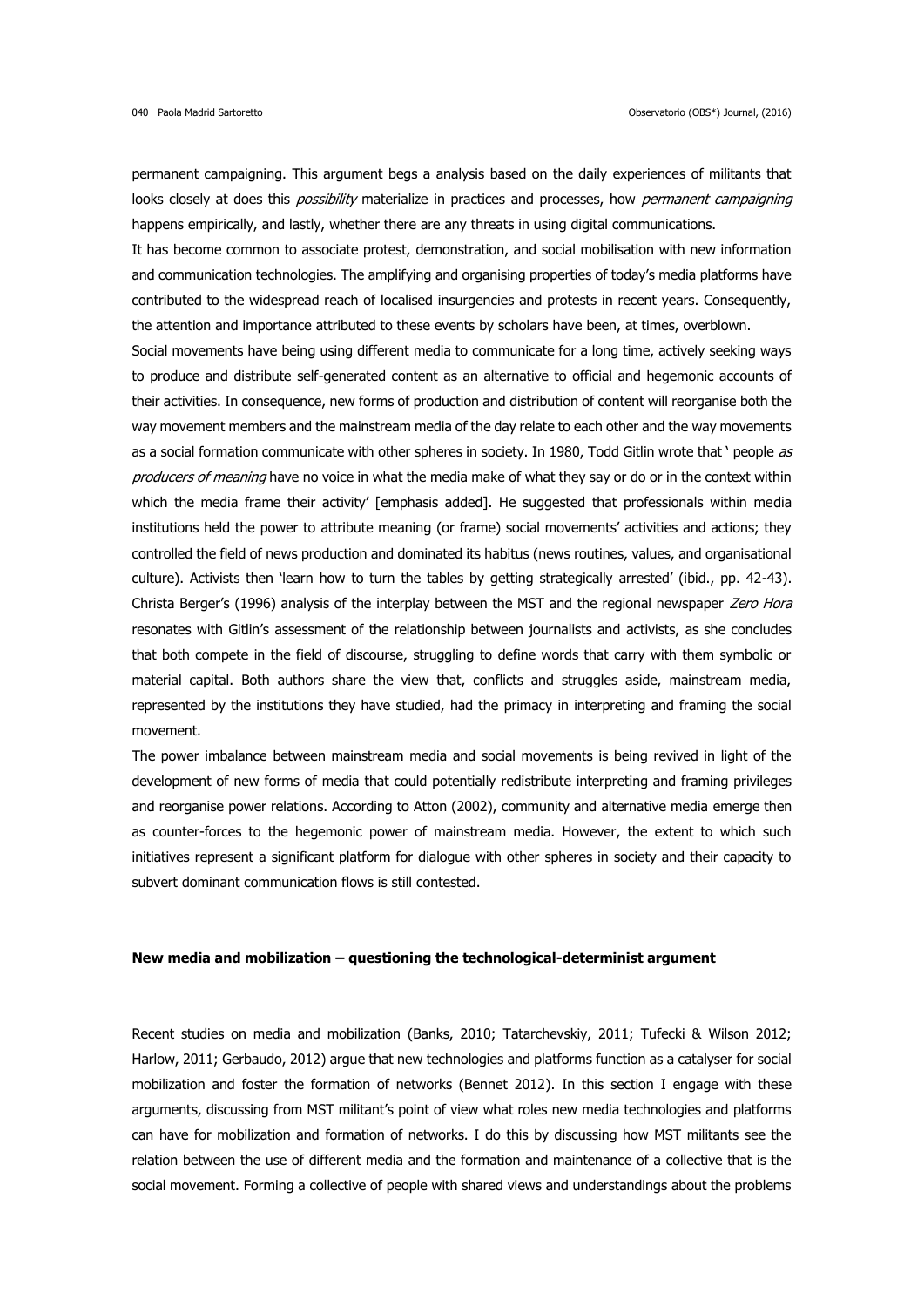they face is a crucial condition for mobilization. Maintaining cohesion and a sense of community through time among the members of the collective is a challenge if a protest organization wants to endure and become an established social movement. The formation and maintenance of a collective are processes materialized through communication, so here the question to be explored is how new media technologies modify communication within the context of mobilization. Do they bring any new concerns? Do they pose any threats? Do they require adaptation? And finally, what new possibilities and benefits can they offer? For a start it is necessary to make visible a separation between communication and media, which is very visible in MSTs communicative processes. Communication is seen as a social process and as a performance, it permeates all sorts of interactions, from workshops and meetings to making a radio program. Media are entities external to the movement, tools, artefacts, and institutions with which MST interacts as a collective subject. In the interviews with MST militants, communication is often seen as being as above media. It is communication, as a dialogic and participatory process, and not the use of media that needs to be encouraged among militants to the extent that communication will always happen regardless of what media are available, as Rita, a militant since the 1980s, explains:

We maintain our principles to the extent that we strengthen our collective instances, if you weaken the collective spaces, the direction instances, the debate collectives, [then individualism] is strengthened. But our movement is very radical with this issue. So the principle of collective direction is applied to the extent that you create the collective spaces for decision making, for construction of political guidelines, and maintaining these dynamics in our movement - of meetings, national meetings, collective meetings, formative processes. We never neglect this in our movement, because it would be much cheaper and easier, considering our dimensions, to do everything online.

Rita's statement reveals her view that communication strengthens collectiveness in the movement collective direction can only be achieved through communicative processes and practices such as meetings and discussions. Furthermore, well-functioning communicative processes are both the desired result of the collective direction and a crucial element of its practice. In the last sentence, we find out that she does not think that new media strengthen or facilitate this collective process, even if it could be easier to use digital media as the main means of communication in an organisation the size of the MST. It also illustrates the view of communication and media as separate elements - communication as a process and media as tools. Even if they are related because communication (also) happens through media like radio, newspaper, telephones, computers, they are not to be confused. As her argument goes, the use of media does not grant the desired dialogic communication process, it can even prevent it from happening.

Eliane, who is younger and started as a militant in the MST more than 10 years after Rita, shares the same view on digital media and collectiveness:

[...] our organisation is run through other elements, the meeting, which is a more local space, than through the Internet. The Internet helps but it is not the main instrument for mobilisation in our movement. It helps, it contributes, including the emails, our organisation through emails has increased a lot; however, when we need to decide an action, a national activity, we always need a collective space, a meeting, the physical presence. The physical space is very important for us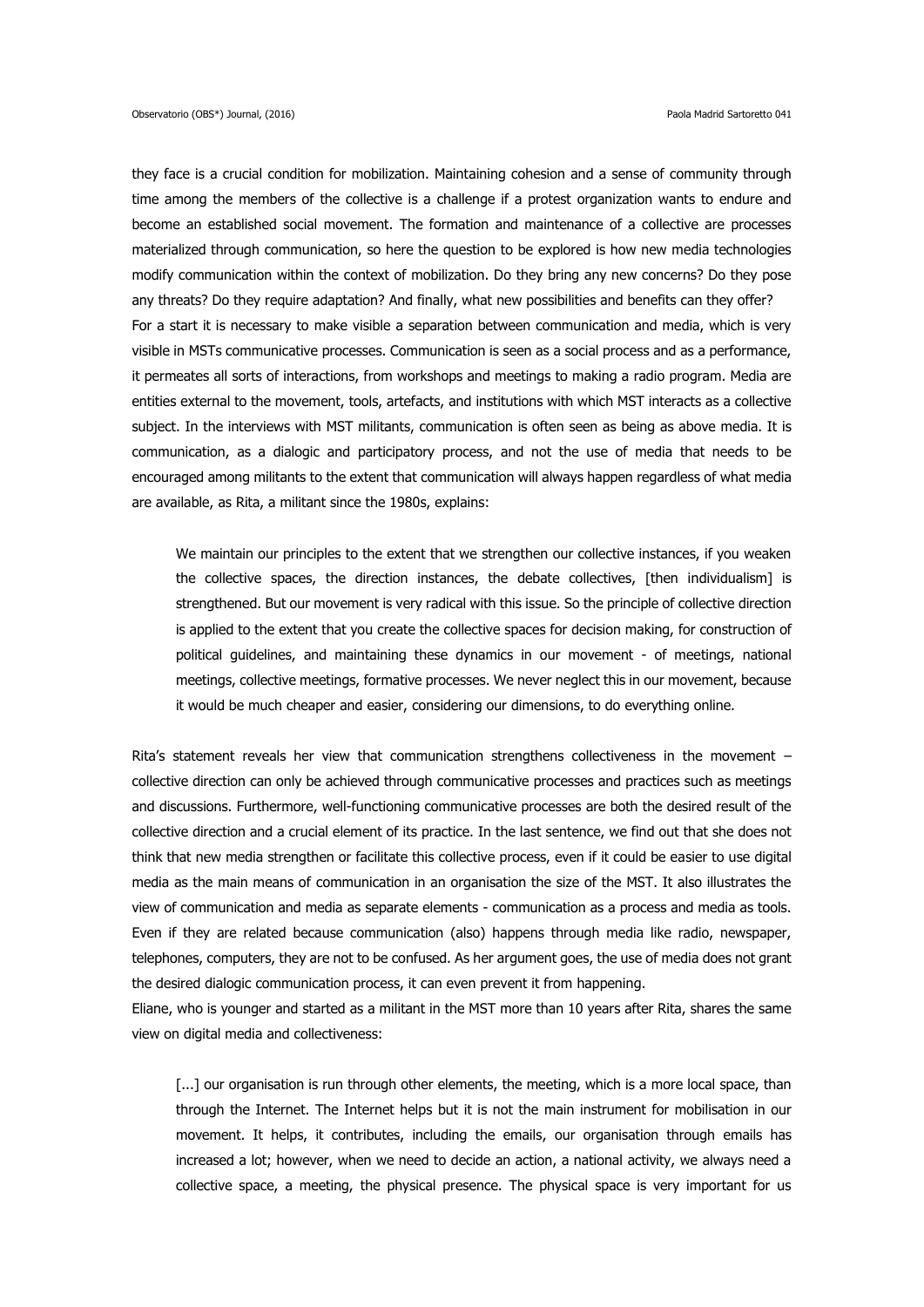because we are a movement that needs to have local materiality.

Collectiveness is thus something that is connected to communication and, according to these informants, not necessarily facilitated by media. They all seem to be aware that the speed and practicality allowed by the Internet, emails, and digital social networks can be harmful for the movement's collective organisation and decision-making processes. The benefits and advantages that many scholars have ascribed to digital media, notably fostering continuing mobilization, are not taken at face value within the MST, as Eliane puts it:

Another very important thing that we have been discussing in relation to social networks is that for us they have to be part of a project, a project of change, there is no point in only using them. There is no point in communicating in social networks and not communicating in practice.

Once again, "communicating in social networks" is not equalled to "communicating in practice" which reinforces the view that there is desired communication process, which happens when all have the possibility to participate and when there is a dialogue as opposed to transmission of information. In order to organize as a collective, MST needs more than "posting on Facebook", the movement personified in its leaders and communication sector needs to create the conditions for discussions that include militants. This can of course be achieved with the *help* of media, but requires the collective efforts of militants.

One aspect of the MST's media practices that became salient was the preoccupation with the conflict between the individualistic ethos of digital media – particularly social networks – and the collective identity of the movement. The informants who were strategically involved in planning and operationalizing communication and media strategies were concerned about this conflict. Because of their responsibilities and experience, these informants were able to assess and relate the needs and objectives of the movement and the affordances of the media. In their views, the ability to produce and circulate their own messages and interact with others allowed by digital social networks is overshadowed by their tendency to become channels for individual expression, as Rita tells that they need to be careful when using social media because they are not a gathering of individual persons but "a social organization with an organic structure" and collective principles. She admits later that the technologies facilitate organizational processes but at the same time they 'challenge us to not individualize and not lose the collective structure of the organization'. This is a tension that is less present (or has not been properly observed) in studies that look into the relation between media and social mobilization among educated middle-classes in the Global North. One possible reason is that so-called "identity politics" is usually performed individually. Even on subjects form groups based on identity there is no collective subject in the same way as MST militants see the movement.

These views challenge widely accepted understandings that digital media facilitate connective action (Bennet and Segerberg, 2012), assembly (Gerbaudo, 2012), and the formation of networks and communities (Castells, 2001 and 2009). In line with Bakardjieva's (2005 and 2009) argument that digital media might offer a forum to express and exercise citizenship, but that doing so occurs in an individual fashion, around perceived common issues, MST's relation with media clearly show that we should be more careful in establishing a causal relation between the use of digital media and the formation of collectives. In this sense, MST militants contend that collectiveness is a property that they have constructed and not something that can be achieved through the use of media. Even though production and circulation of media can be enacted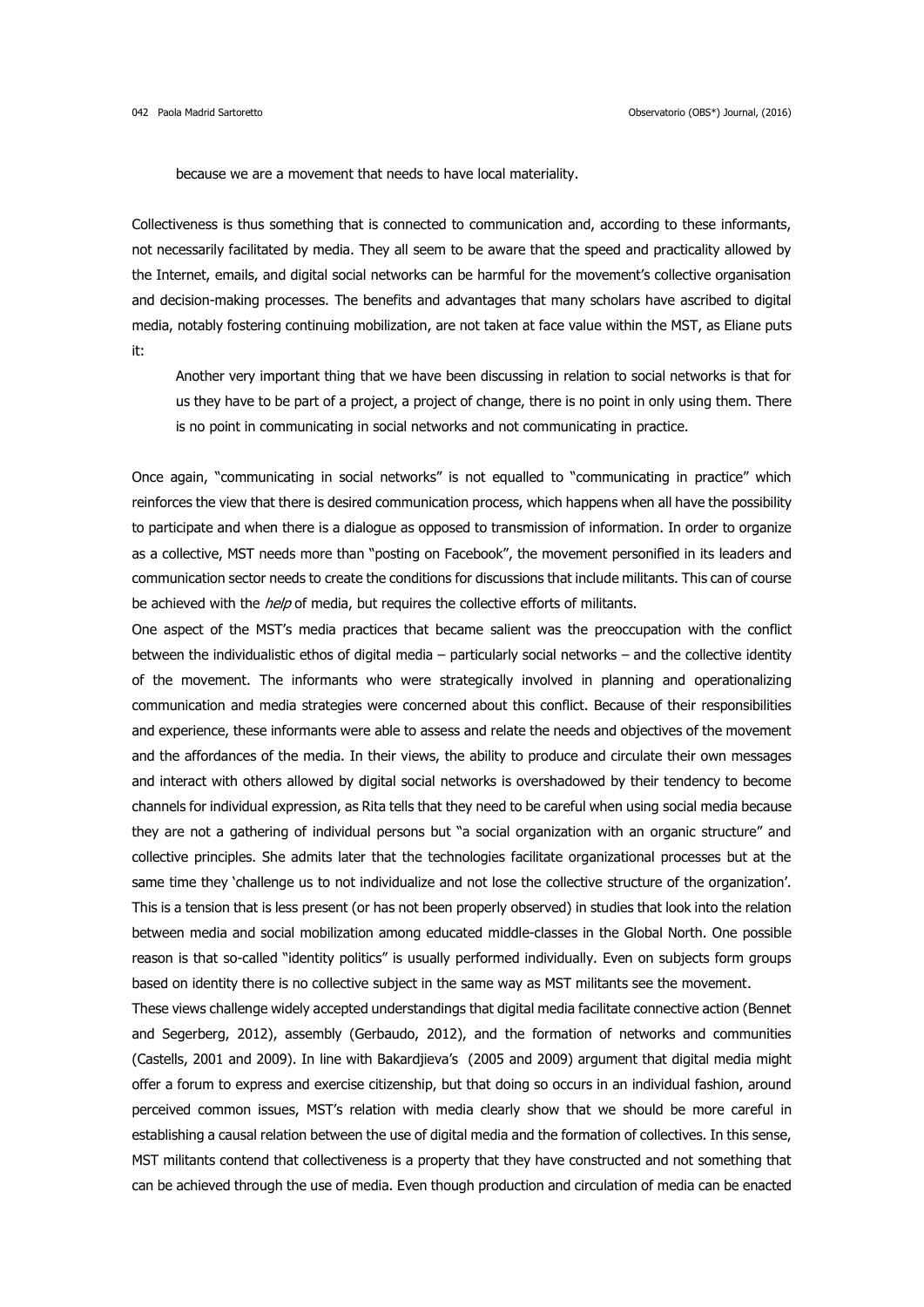with a view to strengthening the collective, they are seen as instruments. So much so that militants working with communication believe that only certain media, used in certain ways, can strengthen the movement's collectiveness.

What the informants generally meant when they argued that social networks were essentially individual media channels was that content was usually produced by an individual and shared without any discussion within the group. The speed at which content is circulated does not allow collective construction, evaluation, editing, and subsequent publishing. Even when different organisations have an institutional profile on social networks, they cannot escape the risk of *faux pas* by individuals who might hastily post something harmful for the organisation as a whole. Within the MST, as communication and media are subject to constant planning and discussion, the fear is exactly that the constant pressure to communicate exerted by new media will risk the consistency of the movement's image and threaten its organic processes. This thought is apparent in Eliane's explanation of how the movement has been trying to use social networks:

> We discussed for a while, internally, what we would do with Facebook, because we had this preoccupation that Facebook is a very individualistic media and we, in our movement, we fight individualism, so we try to think [about] things together, collectively, think [about] the process together, because any individual action [...] can delegitimise our organic character.

The "organic character" (organicidade) of the movement is frequently mentioned in interviews and highly regarded by the militants. To say that MST has an organic character means that even though the movement has a clear structure – with local, regional, and national leaderships and specific sectors with clear tasks – the decision making process is collective and should ideally be bottom-up, with a strong participation from militants in the settlements and camp-sites.

Nevertheless, there are, within the movement, concrete initiatives and discussions about how the potential of social networks can be used to their benefit. During the National Congress, the Brazilian media collective Mídia Ninja, which became known nationally during the demonstrations of June 2013 for their live and unedited broadcasting of different events, produced independent coverage of the congress. Mídia Ninja also helped the communication task force in devising social media strategies during the congress.

The interviews and observations have shown that the media practices within the MST have the purpose of strengthening the collective ethos of the movement, or, in the words of its members, the internal 'organicity'. For this to be achieved, it is necessary that the MST as an organisation be able to exercise a certain level of control over the media and over the processes that guide the practices related to these media. It is also necessary that the collective processes of debate, discussion, and reflection that permeate the movement be reproduced in and through media practices. Such control can only be achieved through the deliberate separation of communication and media. By claiming ownership of communicative processes and creating their own arenas of communication that have become established through time, MST militants are able to choose not to use digital social networks as organisational tools. The changes that individualistic and network-like media technologies impose on MST's communicative processes are starting to be felt and addressed by the movement. It is noticeable, however, that many of those in charge of leading the construction of communication processes are aware of the structural conflicts between digital social networks and MST's communicative ethos.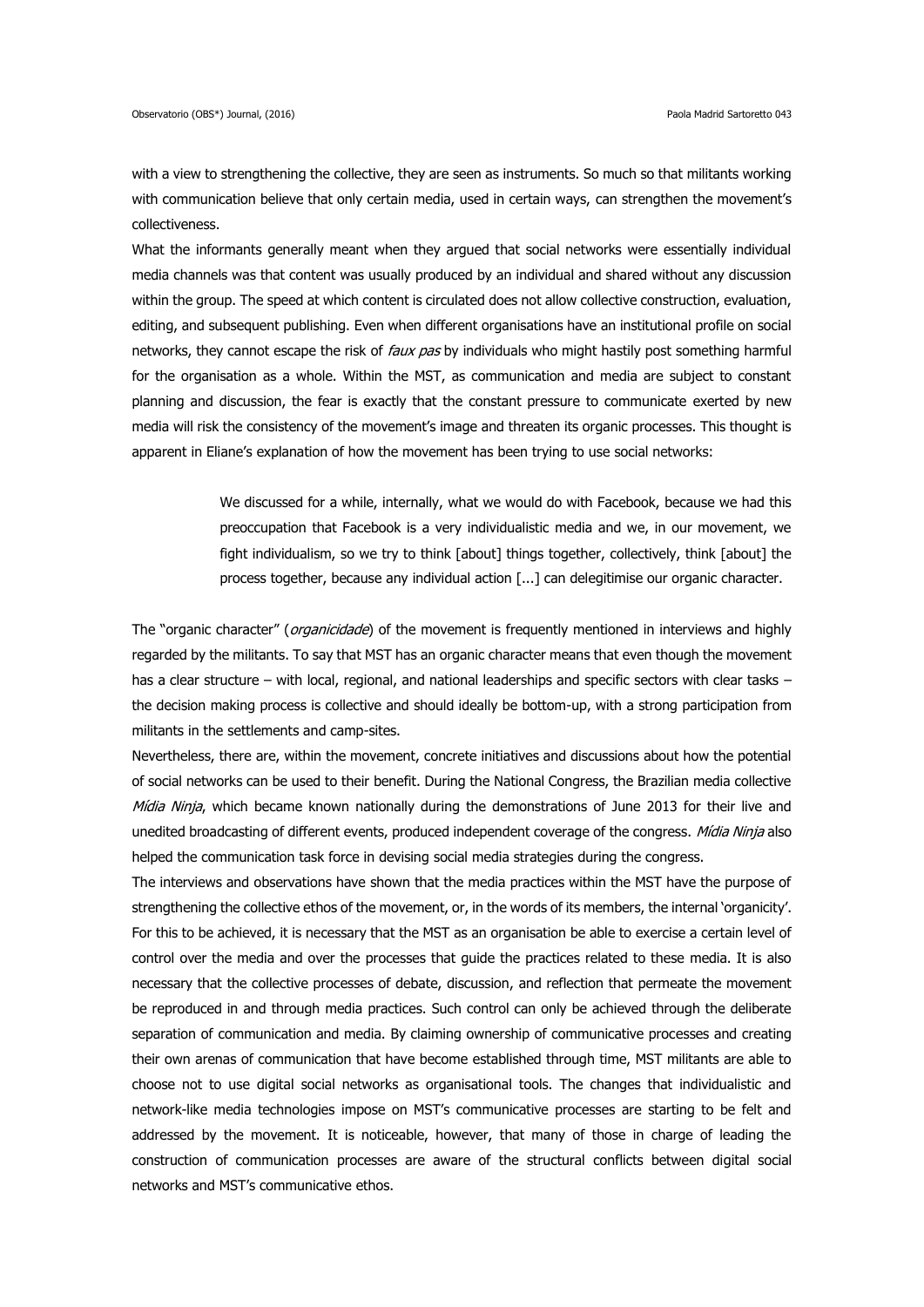#### **Media practices within MST – appropriation and control**

The term 'new media' refers to Internet-based media platforms and, in the particular case of the MST, to its website and digital social media platforms. Different from so-called old media, which are now organically integrated into the movement, new media – digital social platforms and mobile devices in particular – have been subject to plenty of internal discussion. Some informants have stated that the movement is undergoing a process of appropriation of social networks so that they can be utilised for the benefit of the movement as a collective. Digital social networks such as Facebook, Twitter, and YouTube seem to be considered more problematic than a website, possibly because a website allows its creators to exercise greater power over the content and interactions with it. Unlike digital social networks, publication on a website allows a collective process of production in which information is sent from settlements and campsites or regional press offices to the national press office in São Paulo. Writing and publishing on a website also complies with more traditional rules of journalistic coverage – interviews and data collection, fact checking, and writing of a final text.

The interviews point to two different dispositions regarding the use of new media by the MST as a collective: ambivalence and disagreement. The press officers, who have a broader knowledge of communication in the movement and who work with different aspects of communication on a daily basis, are ambivalent about the potential of digital communication in general and social media platforms in particular. At first, they display a certain scepticism towards the a priori democratic potential of the Internet. They do not believe that, through their activity on social media or the website, the movement will be able to achieve any sort of political representation. Such mistrust is revealed when an informant tells me that 'the movement's time is not Facebook time', meaning that the logic of constant and rapid flow that characterises the platform does not synchronise well with the logic of the MST in which decisions are reached through a deliberation process that includes collective discussion. Alberto, a regional leader in the state of Rio Grande do Sul, explains that the 'political time of an organisation' is not compatible with Facebook time:

[...] at this moment [when we are stressing the] importance of the settlements for the political struggle [...] it is an idea that has been discussed over the last two years [...] but it is now that the leadership, the militants, people in the basis are assimilating it. [This process] has a time, which is the time of a political organisation, it is not Facebook time. [...] of course sometimes you have to use these tools as an important element, as a means of spreading information. But it is the time of a social organisation, a political organisation [...] [social networks, the Internet] cannot be used in this way. Of course, they have an important animation role, but from the organisational point of view of constructing consolidated processes, it is not via the Internet, it is not via telephone, it is sitting around a table, discussing, talking, and deciding.

The organisation of a settlement and articulation of political guidelines, as Alberto explains, are organic processes and, as such, are not something that can be done virtually. In his view, the movement does not have anything to gain from speeding up this process by using digital social networks. Of course, they are not averse to using the Internet to facilitate communication, as Rita argues: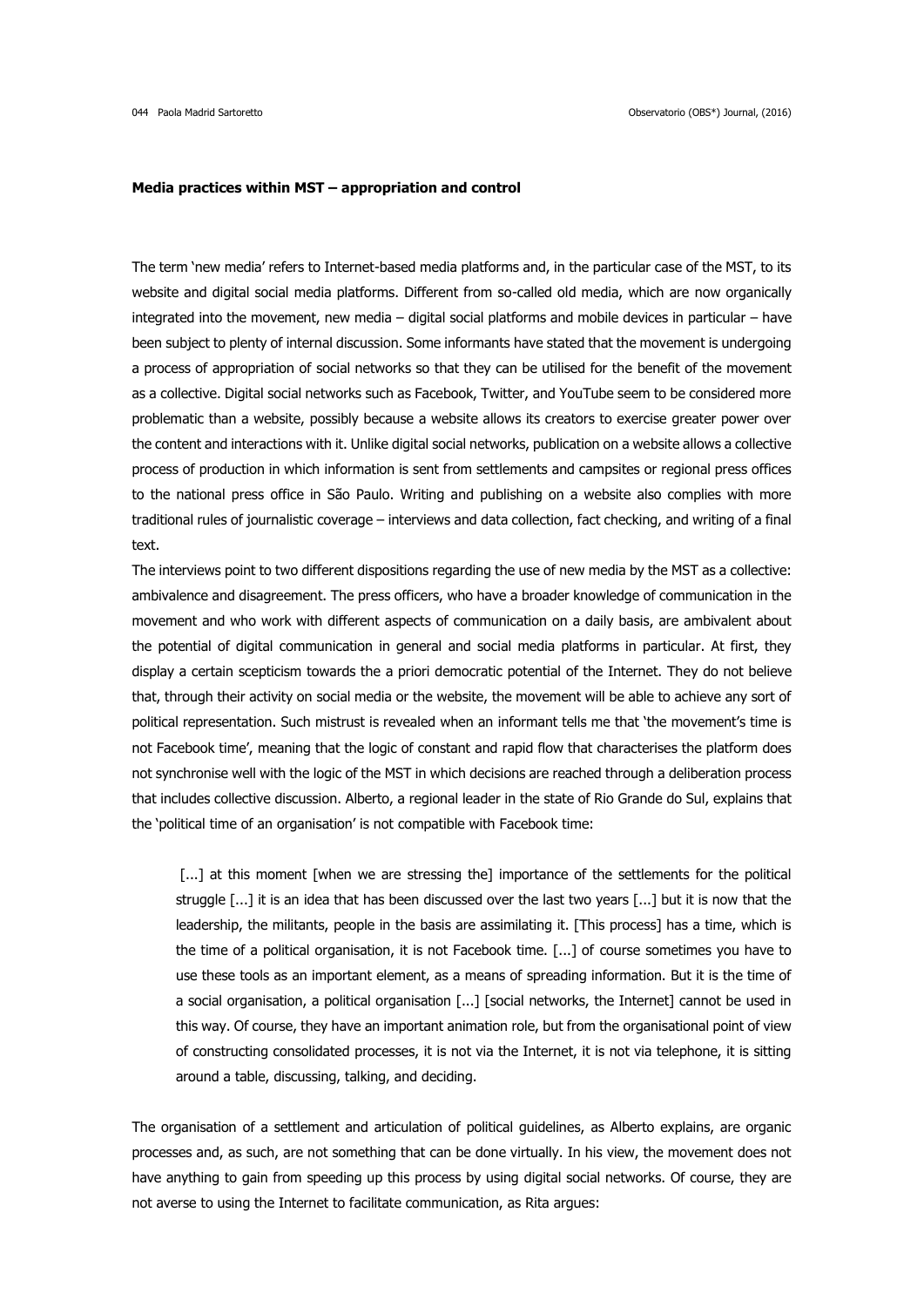All that [Internet, email, digital social networks] is very important, it has facilitated communication, given us more agility. Now, what is the preoccupation and the challenge? We are in a period in which everything happens at the speed of light, the speed of communication, and a social movement does not have the speed of a click, of pressing enter on a keyboard.

I interviewed Rita during MST's National Congress in Brasília, and she recognised the important role played by technologies – operated by the 'numerous and well-organised communication task forces', she added – for the socialisation of discussions and experiences among those who were not present at the congress. Real-time updates to the website and the possibility to keep those who were not able to travel to the congress updated were, in Rita's view, some of the main advantages of technologies. Nevertheless, what technologies offer is a potential that can only be fully realised through the efforts and work of the communication sector, as many informants stressed in their interviews.

Younger militants, however, are more positive towards the potential of the Internet and digital social networks for the MST's communicative processes even if they are used for communicating within the movement. They are more likely to use their personal profiles to post calls for events and pictures of certain activities. Still, these are activities to which the general public is invited such as seminars, open lectures, markets where the MST's produce is sold, and other events organised by the movement and open to the community. Protests, demonstrations, and occupations, in turn, are only publicised as they happen or after they have already started. As Rodrigo, a youth leader, reasons, there is a fine balance between sharing and sharing too much:

[...] it is possible to make an evaluation that we are more flexible in [our] communication than before. I have Facebook, I have Twitter, I talk about the activities that are happening [...] of course I do it with caution, but I post pictures of the activities as they happen, me personally, because this helps to advertise, it is a two-way street [...]. I think we need to be careful, however, at this moment we don't have an in-depth evaluation about these surveillance services.

Digital social networks such as Facebook, Twitter, and, more recently, Instagram have significantly facilitated the act of sharing information. Moreover, they are free to use for personal users and easy to operate. The development of mobile phones into a multiplatform, multitasking device also simplifies the act of sharing content. In a critique of the sharing and content-creating logic of social networks, Dean (2009) coined the term communicative capitalism, arguing that what she calls contributions (information and content shared by individuals and organisations) has a bulk value for the companies that provide the platforms for sharing. Sharing is therefore encouraged and made easier. It therefore takes a certain level of self-awareness and self- censorship – as acknowledged by Rodrigo – to constantly avoid oversharing. As sharing and being present online becomes the norm, avoiding sharing demands self-control on the part of the individual and the socialisation of accepted rules and behaviours within the organisation. The normalisation of sharing as a form of sociability has consequences for individuals. They then need to adapt and constantly negotiate their relationship with the normal and socially accepted form of acting that is sharing content.

Informants also pointed out the need to educate the movement's social basis about the potential and dangers of using social networks. This would be a way to socialise the militancy into the accepted – because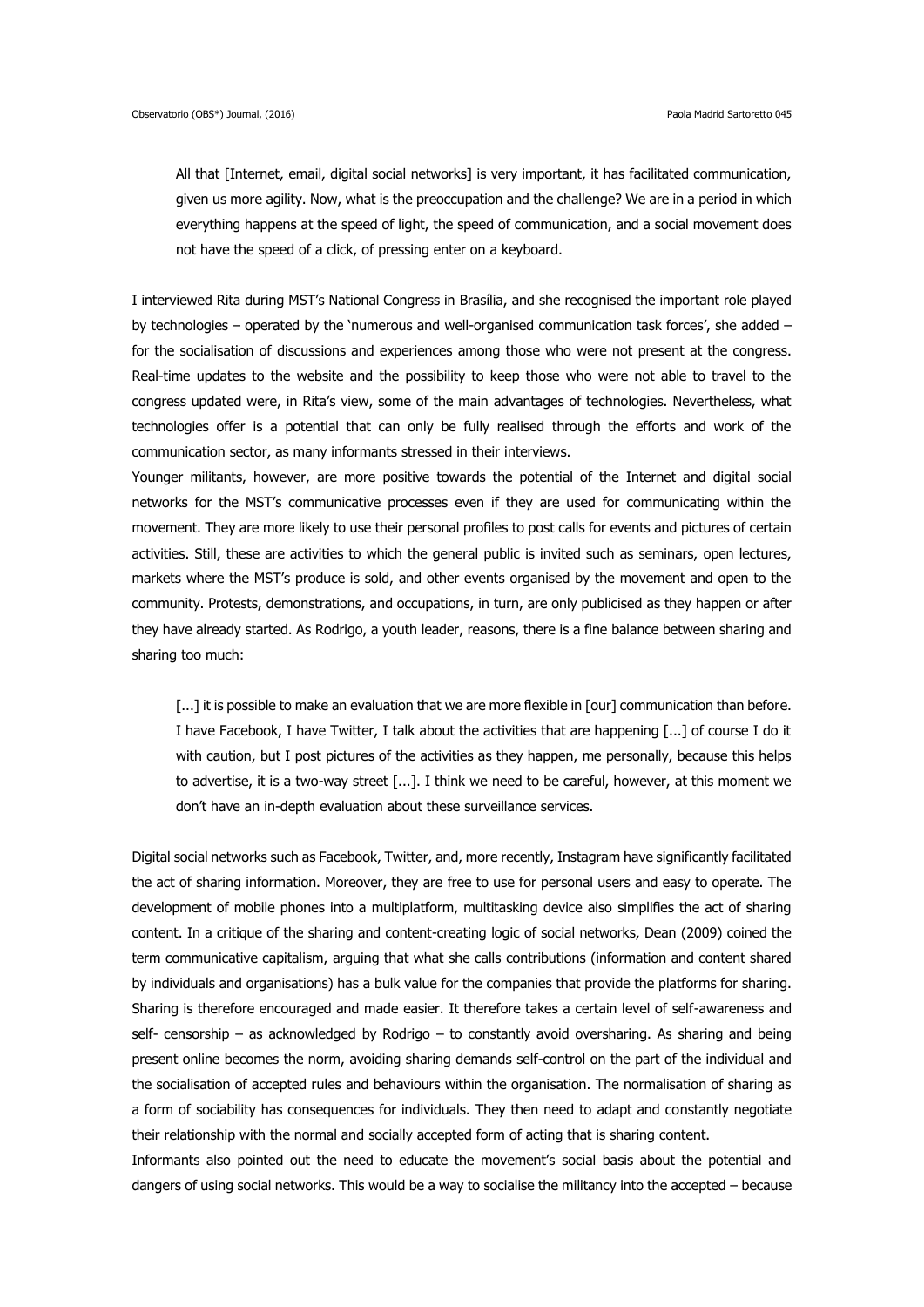they are safe – ways of using digital social networks, as Fernanda, a press officer in Brasília, argues:

[...] we need guidelines [...] security guidelines and such because whether you want to or not you expose militants and many of them are persecuted in a way or another where they live, because of the daily struggle for land, so security procedures are necessary.

Adriano, a militant video producer, echoes this view, emphasising the disruptive nature of direct action, which is at risk when information about planned activities is leaked prior to their actual performance:

[...] of course there is this generational shock in the sense that there is a generation who grew up with more access [to Internet] and usually comes from urban areas. [They] post everything on Facebook and this may cause problems in the future [...] we'll come to know this later, today we don't have this knowledge [of] possible criminalisation that may occur, for example, by identifying who took part in the actions and later these people are penalised. We do not have any response to this yet but I wouldn't be surprised if there is already an investigation.

Following this attitude of cautious curiosity, the movement started using digital social networks mainly as channels to expand their audiences. Twitter started to be used as a way to broaden the reach of the website by linking to articles originally published on the website, immediately reaching important audiences such as journalists, other social organisations, and intellectuals. In this way, the platform offered some sort of narrowcasting, as the MST could follow journalists, politicians, and other relevant people and organisations. Even journalists from outlets that the movement would not communicate with directly could use information from digital social networks in their reports.

Since media are not considered part of the movement but instruments and tools to be used, it is understandable that the inception of a new technology or instrument will be a motive for suspicion and reorganisation of social processes. Ambivalent opinions regarding digital social media networks, particularly Facebook were fairly common in the interviews conducted. They were commonly expressed in connection with the newness of social networks and with the uncertainty about how they can be used in a way that is beneficial to the movement.

Digital social networks are seen more positively at the individual level or even as an alternative to landline telephones when these are not available in rural areas. Facebook is also used to search for content and news to be broadcast during radio programmes. At one of the radio stations visited during fieldwork, the closest telephone was located in a different building, about 50 metres away, and the mobile phone signal was not reliable, which made Facebook the only way for the radio presenter to communicate with the audience during a broadcast. In sum, as Gustavo, communication coordinator in the state of São Paulo, explains, the Internet and digital social networks are instruments that can change or facilitate communication:

Facebook [...] has this role now of [enabling] this faster communication. We tried for a while with MSN, but MSN never [...] it is not a social network, [it] did not catch up like Facebook, with this boom of Facebook, this explosion of the social network, everyone has it now [...]. Everyone has Facebook,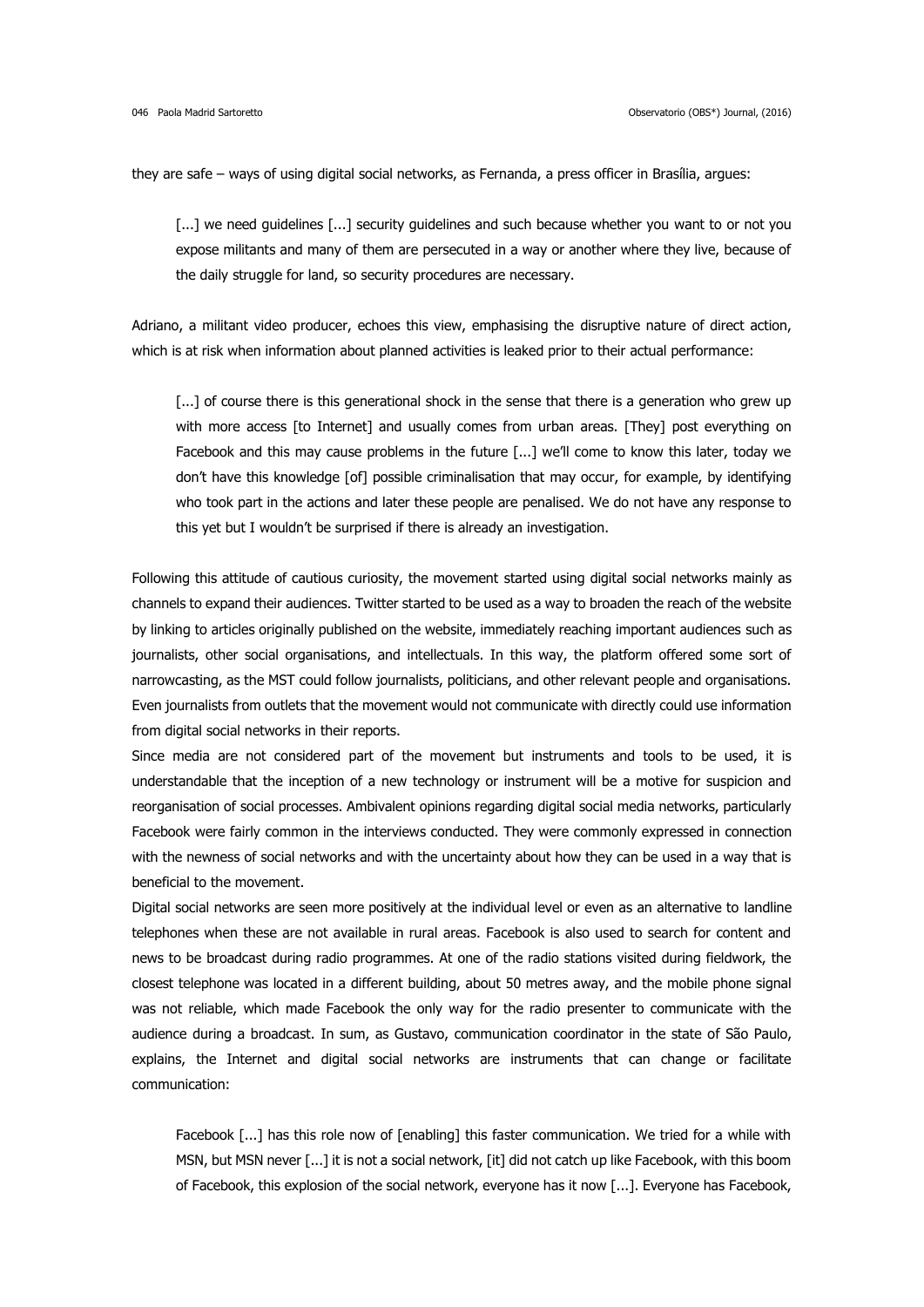so this way of dialogue is very fast and easy. Everyone has a simple mobile so it becomes easier. Then the Internet for us is starting to become a kind of instrument. Because in the past we only used the Internet to look for news, to carry out studies, look for information on different topics, get deeper knowledge about certain themes, but now the Internet gives us this as well. With technological development we cannot keep ourselves to the archaic, we need to keep up with evolution and use technology as a tool to help us, and the Internet contributes to that today, for us here, it's quite positive.

The existence of a conflict between the collective ethos of a mass social movement and the individualistic character of a digital social media network is also evident here. However, militants outside the press office do not find it so problematic. They do not use digital networks as a substitute for other organisational practices such as meetings, collective discussions, and deliberation. For them as individuals, Facebook, which is the platform they named most often, is a 'local' medium, serving to connect them with the local community of friends and establish a local audience.

#### **A social movement that is bigger than its social media channels**

Up until the advent of digital social networks, digital communication was used by MST as a way to facilitate communication. Through email, for instance, the movement was able to strengthen extraterritorial networks with other social movements and supporters around the world. The website was first to mark the movement's digital territory, to state its presence online and publicise basic information. Through social and technological change, digital social networks and social media themselves became structures that were potentially capable of enabling the debate and discussion processes that were previously unmediated (in the sense that they occurred through face-to-face communication). Moreover, digital social networks enable individual and immediate publishing of content *without* any discussion, debate, or editing. Together with surveillance concerns, the fact that content that refers to the collective can be published individually is one of the main reasons for discomfort and mistrust on social media networks. At the same time, informants were positive concerning the propaganda potential of these networks when used in a collective capacity. Another facet of the MST's media practices that emerged from the interviews is the scepticism about the organisational potential of digital social networks as substitutes or complements to existing organisational processes. Recent research and commentary have underscored the network properties of digital communications (see, for instance, Castells 2001, 2009 and 2013; Constanza-Chook 2006). These authors ascribe digital networks a nearly neutral status, which would allow them to function in a centre-less and non-authoritarian fashion, with rapid communication between different nodes in the network. However, as Gitlin (2012, p. 218) argues, '[t]he sluggishness of the past is an illusion'. In the case of the MST, the

centre) without the help of digital social networks. At the same time, contrary to contemporary protest movements that emerged in recent years, the MST has a history of persecution, which justifies its reluctance in organising actions via these platforms.

movement was able to construct an organic network of communication (with a number of hubs but no clear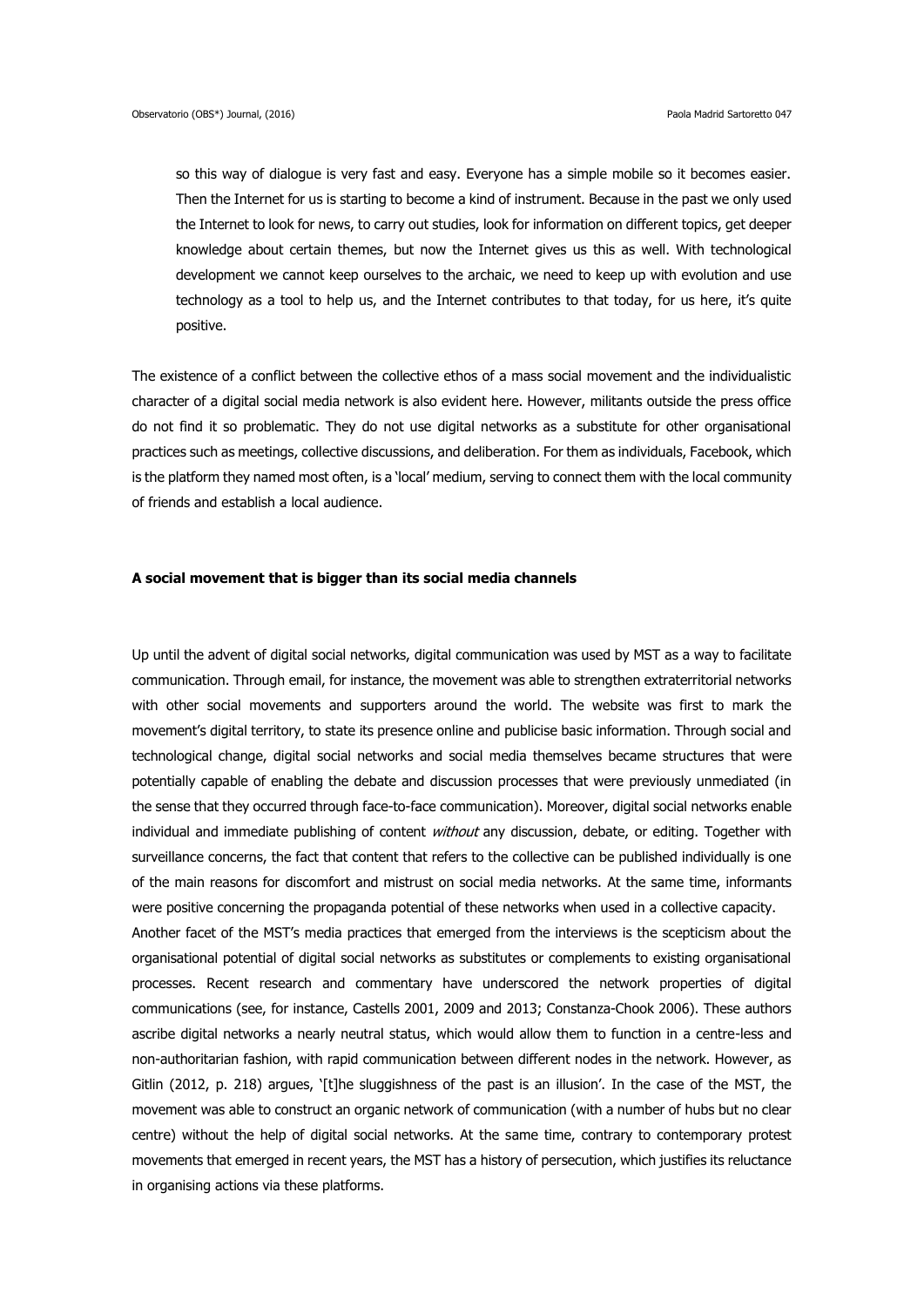The observations and discussions of media practices among MST militants reveal that, although the digital and non-digital networks are related and sometimes work in tandem, those in such networks do not see them as a unity. There was a tendency among the informants to see the movement itself as a network in which those inside hold relative control and are able to start chains of action and reaction. The fact that the informants are less confident about the networking potential of social media can be linked to the acknowledgement that they do not exercise the same power in the virtual world. This kind of concern is illustrated by the preoccupation, voiced by two informants, that using social networks in inappropriate ways can be harmful to the organic character of the movement. It has become clear that there is a will to transfer the collective organisational characteristics of the movement to its media production processes, which, in the view of the informants, can be achieved through radio, print media, and audiovisual production. Even though digital social networks are treated with suspicion and used with caution – to a great extent due to the fact that they are new – the website is seen as a platform to publicise the MST's actions and ideas,

as press officer Marcelo explains:

On our website, we try to follow a guideline that is a reference for discussion of the agrarian question in Brazil, all topics related to the agrarian question. The audience is [made up of] our militants and supporters, researchers and people like you who want to study the MST and the agrarian question and have the website as reference. But also society as a whole, supporters and people who want to know the MST better and find information about the movement.

In the opinion of the press officers interviewed, the advantages and benefits offered by the website are greater than those offered by other non-digital media such as radio and printed press when it comes to reaching audiences outside the movement. Fernanda, a press officer from Brasília, does not see the website as a solution for every problem, as she recognises that large corporations still dominate accesses but also acknowledges the important role of the website coupled with social networks. Her reflections illustrate the view that media in general, and digital media in particular, are seen as discursive spaces, not as tools for organisation. As discursive spaces, their advantage compared to older media is their potential for spreadability (Jenkins, Ford, & Green, 2013). This is a relational advantage in comparison to other media, but it does not diminish the need for concrete social mobilisation and political action. This view is clearly rooted in the character and history of the MST as a movement with a concrete and ideologically based platform of change whose demands took shape before media practices started to be performed.

Also related to the nature of the MST as a 'pre-media' organisation are the kinds of practices associated with emergent digital media. As opposed to contemporary protest and recent 'square movements', which use digital social networks as tools to organise street demonstrations and protests, the MST uses digital social networks to broadcast content. It is against this background that the possibilities and potential for a more plural and diverse public debate should be analysed.

While recent analyses of the relationship between media and social change have focused on how technologies foster new ways of organising and voicing demands (Gerbaudo, 2012; Bennett & Segerberg, 2012; Tufecki & Wilson, 2012), an alternative approach to analyse this relationship might be needed in order to account for the different ways in which this relationship takes shape. When analysing the MST's participation in the public debate in Brazil, a strong focus on social networks as tools for mobilisation and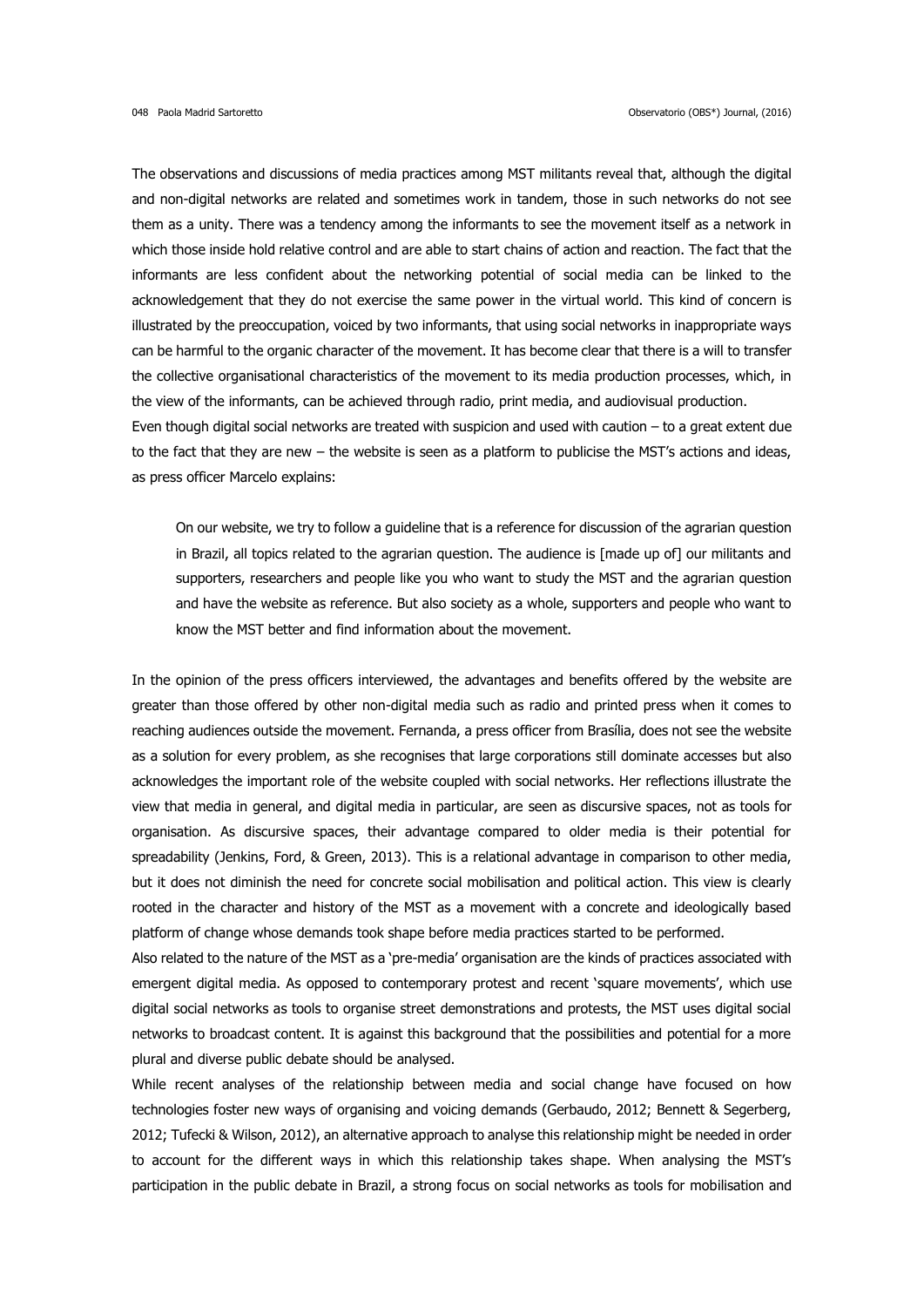performance of connective action (Bennet & Segerberg, 2012) will not lead the analysis much further ahead.

#### **Internet – a space to be conquered**

As the interviews point out, for the movement as a collective, the Internet is considered a space to be conquered. This is the main difference from mass media that were previously used by the movement: they were not connected to a symbolic space in the same way that digital media are. When the press officers say that the movement's website should be a reference for the agrarian question in Brazil, or when a group in charge of revamping the website wants it to be a news reference for the working class in Brazil, they are trying to build and conquer a symbolic space. In this sense, the process of appropriation of digital media is different from that of analogue media, because it also entails the appropriation of virtual space. It is still a subtle difference and something that those in charge of communication and media strategies, such as the press officers, are starting to realise. Such a process of appropriation is a statement against technological determinist views, pointing instead to the idea that media have affordances. For the MST, these nondeterminist affordances mean that they see digital media as a possibility to occupy a new space with a higher potential reach and the opportunity to broadcast unfiltered content. Because they have developed mechanisms and routines for organisation and mobilisation, they do not need to use digital social networks for such purposes.

The idea that digital media connected to the Internet are a space to be explored emerges gradually in interviews and through the observation of meetings. During the evaluation meeting on the last day of the National Congress, the communication task force evaluated the use of social networks positively, highlighting the 'massification' of social networks. This understanding is particularly interesting because it invites us to see the interplay between social movements and media as a relational process. Since the MST cannot resort to traditional mass media to broadcast their views, they see digital social networks as mass media. Another clue that digital media are seen as spaces of communication is the discussion at the evaluation meeting about the participation of militants on Facebook. This was the first time when a less-cautious position was expressed - a participant at the meeting suggested that the use of Facebook could be amplified by militants, particularly by engaging young people who normally 'do not share MST news'.

Of course, there are shortcomings in this position, not least the well-documented arguments that digital media replicate the structures of older media (see, for instance, Hindman, 2010). Yet, this shortcoming is acknowledged by the MST, as shown in the interviews. Therefore, in order to understand the potential of digital media as a space for the promotion of ideas, it is necessary to put it in the perspective of: a) the MST's view of communicative processes as deeply rooted in their particular struggle; and b) the current media landscape in Brazil, with emergent new actors and the loss of the credibility of traditional institutions. In this context, digital media alone cannot promote diversity and plurality, but their affordances allow groups such as the MST – with a well-organised grass-roots base and a specific set of demands – to occupy the space that is available online. But it is important to note that this can only be achieved if there is already a well-established system of content production in place. The fact that the media landscape in Brazil is currently very dynamic should also be added to the equation.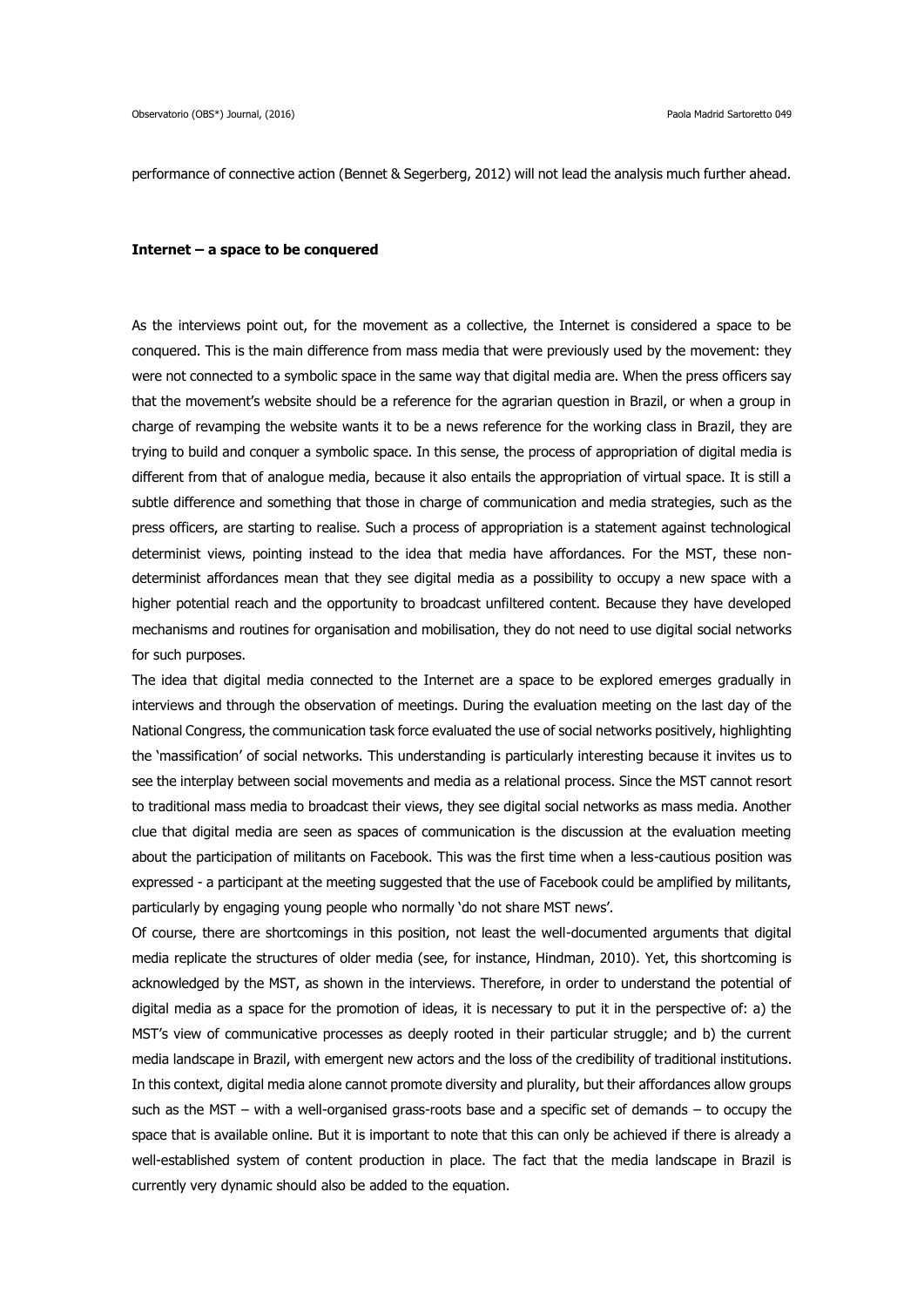## **Final considerations**

In this article I have presented and analysed the ambivalent views on new media, particularly digital social media networks of a subaltern social media acting outside urban centres. The main goal was to explore what opportunities and threats militants see in the use of new media technologies against the socio-political background in which MST acts, which is characterised by power asymmetry between social movements like MST and elite social actors such as politicians, state institutions, the corporate sector, and the media. In this scenario, MST has little power to control what is said about them in the media and limited resources to produce and circulate their own content. In order to circumvent this power asymmetry, they have, since the foundation of the movement, attempted to construct a potential counter-hegemonic media alternative using the media that are at their disposal at a given time. In this context, contrary to widely accepted views of digital media and networks as an easy and cheap way for marginal groups to break through the filters of mainstream media, MST militants use media production as an alternative to the current situation but do not see it as a long-term transformative solution.

Interviews with militants revealed that political action in their view is something performed materially through practices such as meetings, interventions, and demonstrations, and symbolically through the construction of an alternative society that is ideologically grounded. In this sense media technologies are never starting points or catalysers of political action, but channels and tools to be used for mobilisation. Media are seen as entities outside the movement. Even when they might be considered a patrimony of the MST, as is the *Jornal Sem-Terra* newspaper, they are reluctant to admit that they 'live in the media' or are dominated by media. This posture challenges the idea of the network as an organic extension of social relations defended by Castells (2012). Of course MST's actions in platforms such as Facebook, YouTube, and Twitter are related to what they do outside online environments but, as the interviews demonstrate, they are definitely not the same thing. There is here a clear separation between communication as a process and media as the material channels that enable this process. This indicates that there is a difference in the levels of control over media – or agency – exerted by collectives and that exerted by individuals.

As interviews demonstrate, beyond maintaining control over media, militants want to analyse, understand, and reflect upon how media may benefit or harm communication in the movement as a collective subject. Compared to contemporary protest organisations that are quick to adopt new technologies to serve their own needs and facilitate mobilisation, the appropriation process within the MST is significantly slower. This can be explained by the fact that, even though there is a hierarchy in the movement with a national leadership, regional committees, and settlement leaders, there is a culture of democratic and collective decision-making. This is expressed in two of the movement principles: 'collective direction' and 'contact with the base'. The collective decision- making process shows again the importance attributed to communicative processes.

The view of the movement by its militants as a collective subject will reflect on their understanding of media as collective or individual media. Collective media are those that can be constructed collectively and in which the collective input is seen in practice. This view explains the ambivalence and cautiousness with media that stimulate individual engagement and production such as digital social networks and personal devices. The gradual and slow adoption of practices related to digital social networks such as Twitter and Facebook shows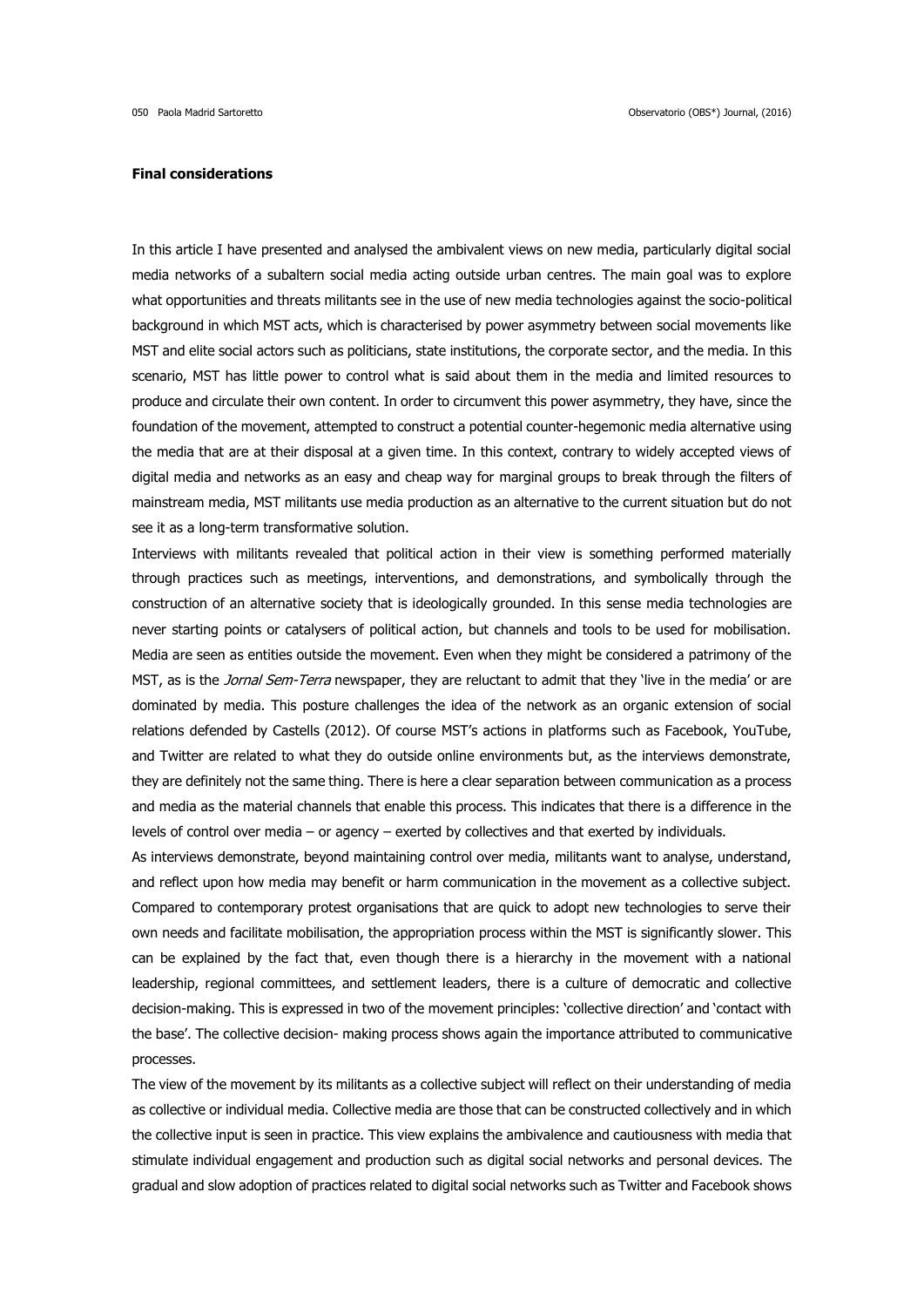that these are not seen as organic collective media. The practices are still very centralised – as opposed to other media – with some of the press officers controlling and filtering the profiles on these networks. Considering that the MST, being a collective subject, values collectiveness and organically run processes, their understanding of digital social networks as individualistic and even as a threat to the collective ethos of the movement challenges well-established arguments maintaining that digital social networks create collaborative collectives. This does not mean that we need to completely abandon the idea of the network as a model for connection and action but that we must accept the material, place-based, and politically situated aspects that also play a role in social mobilisation. Furthermore, this distinction between individual and collective media has not had much scholarly attention and deserves to be more closely explored. It does offer an analytical point of entry to investigate how digital media platforms modify communication within social movements and protest organisations.

## **Acknowledgments**

This study was financed by a grant from the Lars Hierta Memorial Foundation, Stockholm - Sweden. The author would like to thank the two reviewers for their constructive critique and useful suggestions that have greatly helped to improve the first version of this article.

#### **Bibliographic References**

Atton, Chris. 2002. Alternative Media. London: Sage.

Bakardjieva, M. (2005). Internet society: The Internet in everyday life. Sage.

- Bakardjieva, M. (2009). Subactivism: Lifeworld and Politics in the Age of the Internet. The Information Society, 25(2), 91-104.
- Banks, M. J. (2010). The picket line online: Creative labor, digital activism, and the 2007–2008 Writers Guild of America strike. Popular Communication, 8(1), 20-33.

Bennett, W. L. (2003). New media power. Contesting media power, 17-37.

- Bennett, W. L. (2012). The personalization of politics political identity, social media, and changing patterns of participation. The Annals of the American Academy of Political and Social Science, 644(1), 20-39.
- Bennett, W. Lance and Alexandra Segerberg. 2012. The logic of connective action: Digital media and the personalization of contentious politics. *Information, Communication and Society, 15*(5), 739-768.
- Berger, C. (1998). Campos em confronto: a terra e o texto. Porto Alegre: Editora Da Universidade do Rio Grande Sul.

Castells, Manuel. 2009. Communication Power. Oxford: Oxford University Press.

Castells, Manuel. 2001. The Internet Galaxy. London: Oxford University Press.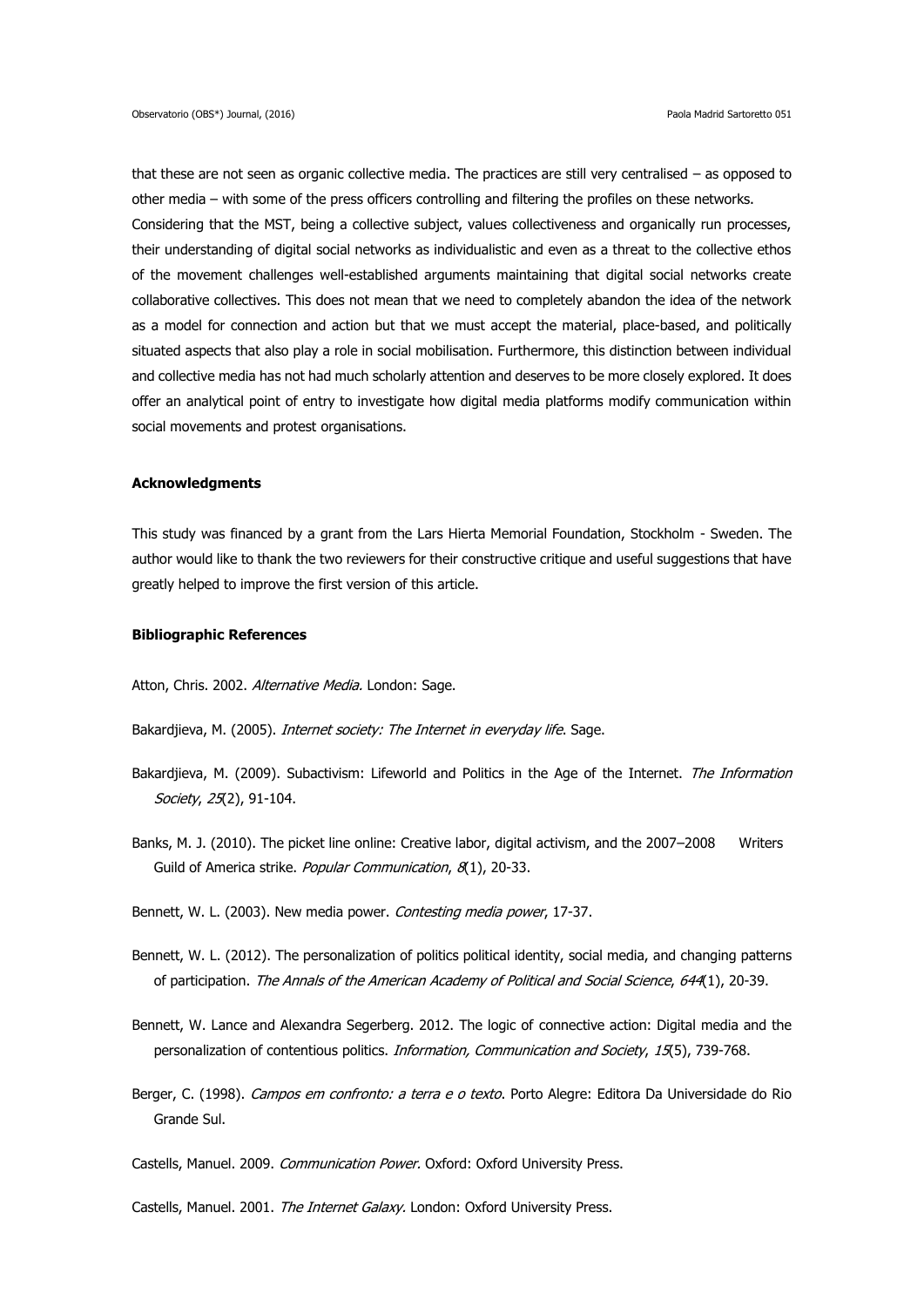Curran, James, Natalie Fenton and Des Freedman. 2012. Misunderstanding the Internet. Routledge.

- Dean, J. (2009). Democracy and other neoliberal fantasies: Communicative capitalism and left politics. [Ebook]. Duke University Press.
- Deane, J. (2005). Media, democracy and the public sphere. Nordicom and CLACSO (Ed.), Media & Glocal Change. Rethinking Communication for Development (Part II). Goteborg: Nordicom.
- Deane, James. 2007. Democratic advance or retreat? Communicative power and current media developments. Global Civil Society, 8, n.p.
- Fraser, N. (2007). Reframing justice in a globalizing world. Global Inequality: Patterns and Explanations, 252-272.
- Dagron, A. G., & Tufte, T. (2006). Communication for social change anthology: Historical and contemporary readings. CFSC Consortium, Inc.
- Gerbaudo, P. (2012). Tweets and the Streets Social Media and Contemporary Activism. London: Pluto Books.
- Gitlin, T. (1980). The whole world is watching: Mass media in the making & unmaking of the new left. Univ of California Press.
- Gitlin, T. (2002). Public sphere or public sphericules?. Media, ritual and identity, 168.
- Gitlin, T. (2012). Occupy nation: The roots, the spirit, and the promise of Occupy Wall Street. Harper Collins.
- Gustafsson, N. (2012). The subtle nature of Facebook politics: Swedish social network site users and political participation. New Media & Society, 14(7), 1111-1127.
- Habermas, J. (1991). The structural transformation of the public sphere: An inquiry into a category of bourgeois society. MIT press.
- Harlow, S. (2012). Social media and social movements: Facebook and an online Guatemalan justice movement that moved offline. New Media & Society, 14(2), 225-243.
- Henriques, M. S. (2004). Comunicação e estratégias de mobilização social (Vol. 1). Autêntica Editora.
- Hindman, M. (2008). The myth of digital democracy. Princeton University Press.
- Jenkins, H., Ford, S., & Green, J. (2013). Spreadable media: Creating value and meaning in a networked culture. NYU press.
- Kahn, R., & Kellner, D. (2004). New media and internet activism: From the'Battle of Seattle'to blogging. New media & society, 6(1), 87-95.